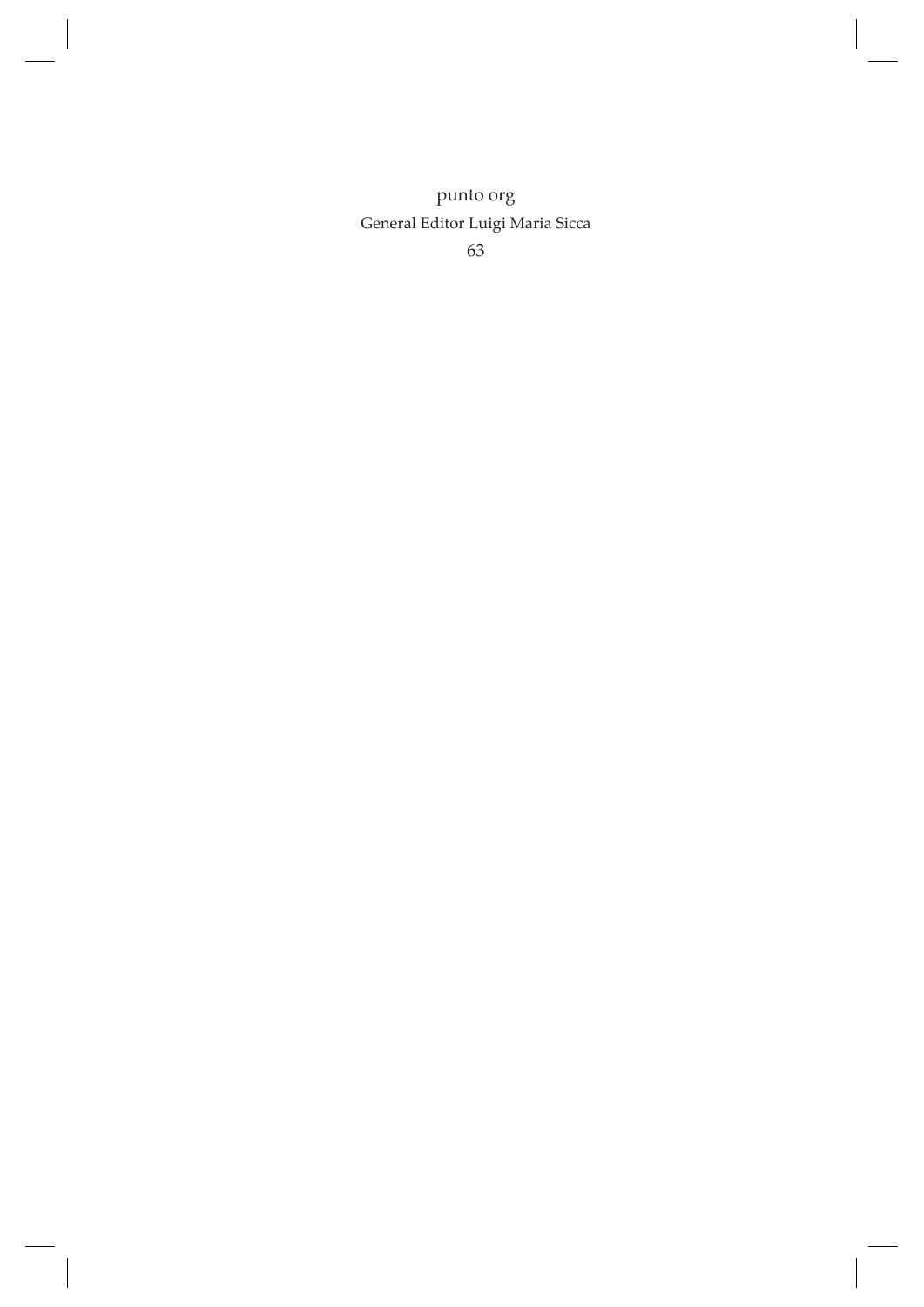Vincenzo Basile

# MARKETING PERFORMANCE MEASUREMENT IN FMCG

## share of wallet in retailing industry

Foreword *Luigi Cantone*

Editoriale Scientifica Napoli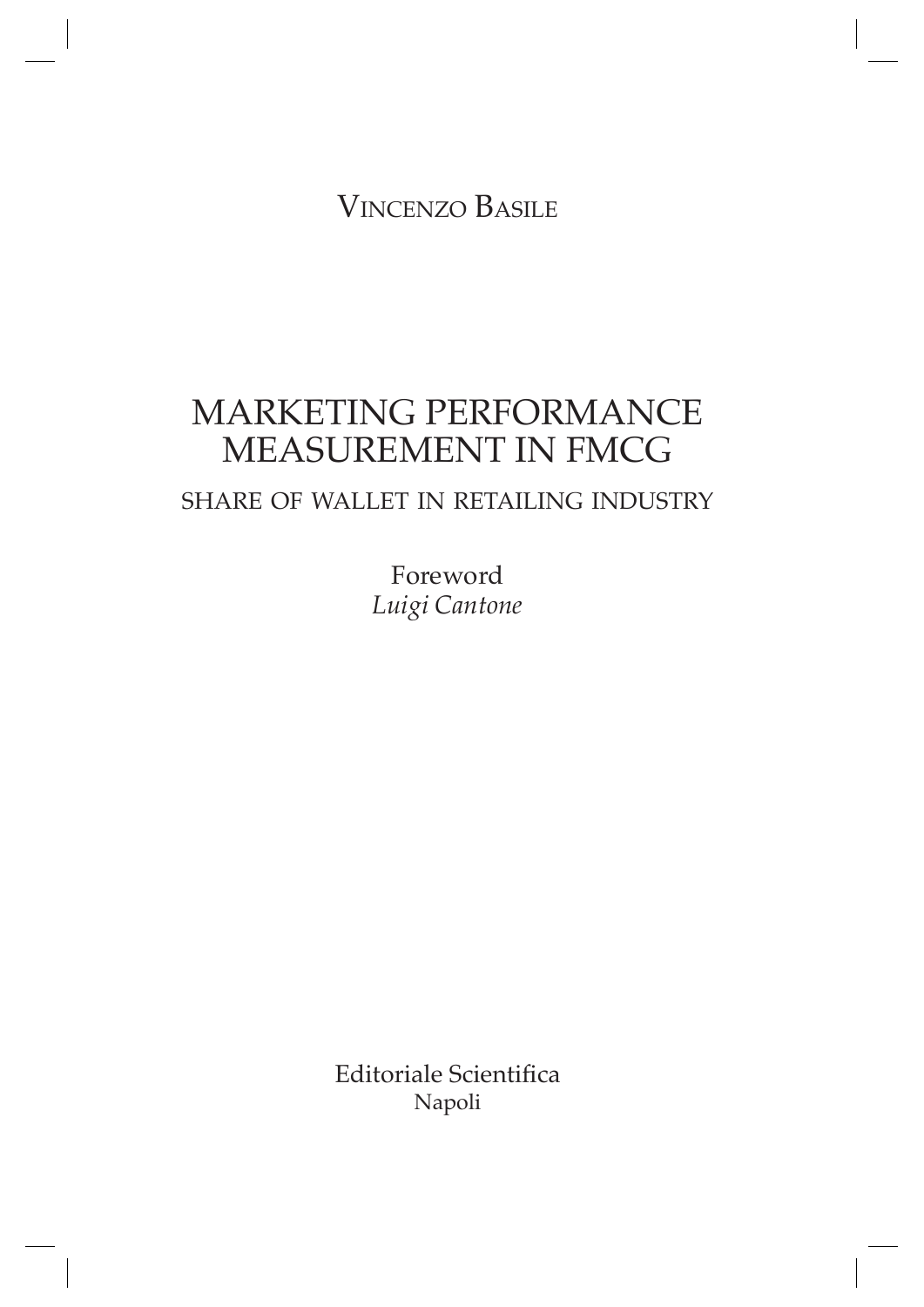*All rights reserved*

© Copyright 2019 by Editoriale Scientifica s.r.l. Via San Biagio dei Librai, 39 - 80138 Napoli www.editorialescientifica.com info@editorialescientifica.com

ISBN 978-88-9391-615-8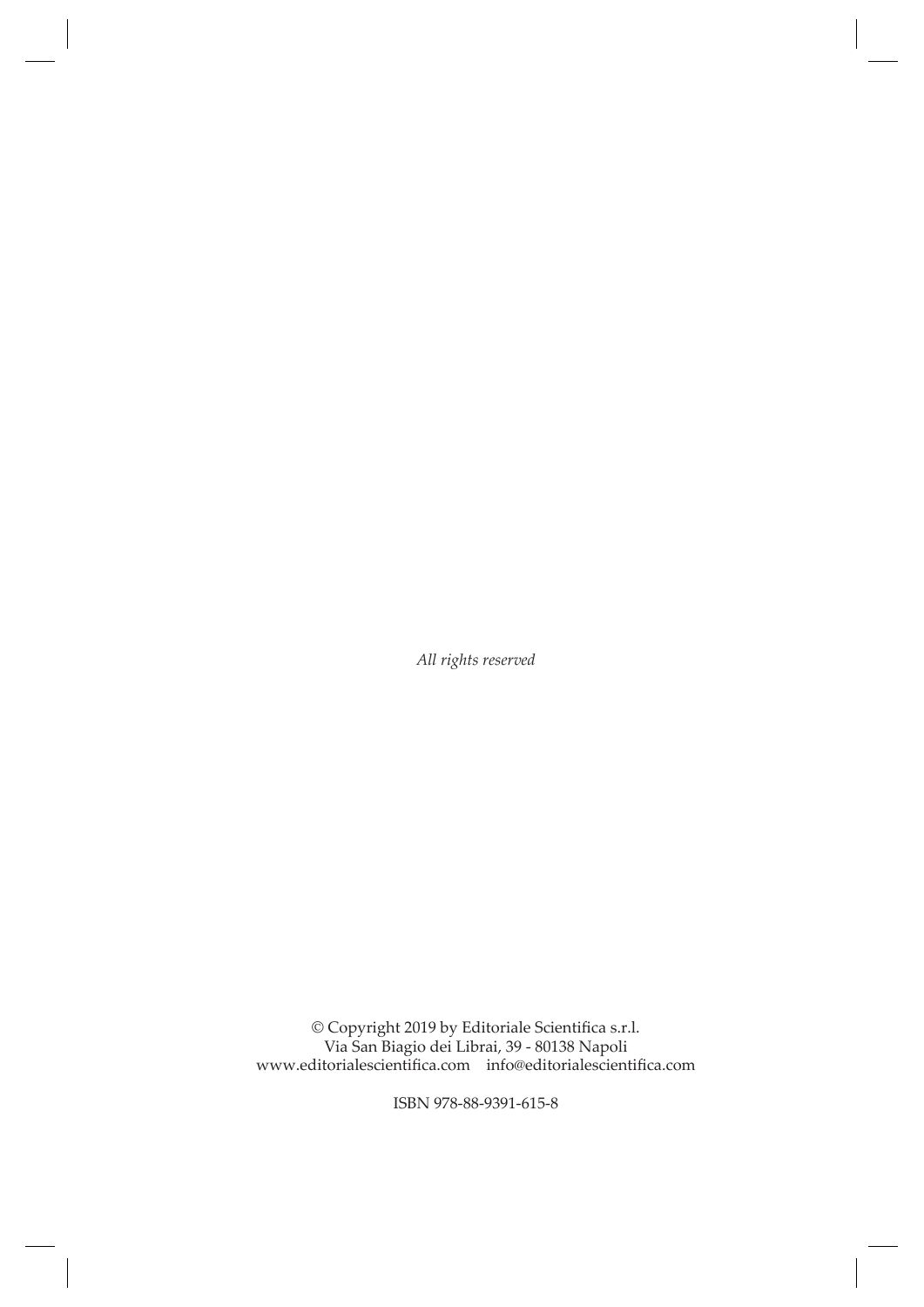# **Contents**

- xIII Acknowledgements
- xv Foreword *Luigi Cantone*

### xix Introduction

| 1            | 1. INTRODUCTION TO THE RETAILING INDUSTRY AND FMCGS |                                                       |  |  |  |
|--------------|-----------------------------------------------------|-------------------------------------------------------|--|--|--|
|              |                                                     | <b>INNOVATIVE TRENDS</b>                              |  |  |  |
| $\mathbf{1}$ | 1.1                                                 | International retail at a glance                      |  |  |  |
| 8            | 1.2                                                 | Global powers of retailing                            |  |  |  |
| 11           | 1.3                                                 | Fast-moving consumer goods (FMCGs)                    |  |  |  |
| 14           | 1.4                                                 | The convergence process in the food industry          |  |  |  |
| 21           | 1.5                                                 | Consumer behaviour dimensions in FMCGs                |  |  |  |
| 28           | 1.6                                                 | The determinants of purchasing process                |  |  |  |
| 30           | 1.7                                                 | The role of new technologies in the retailing         |  |  |  |
|              |                                                     | industry                                              |  |  |  |
| 33           | 1.8                                                 | Business model innovation in the retailing industry   |  |  |  |
|              |                                                     |                                                       |  |  |  |
| 37           |                                                     | 2. A MODEL PROPOSAL TO CLASSIFY THE OVERALL MARKETING |  |  |  |
|              | <b>METRICS</b>                                      |                                                       |  |  |  |
| 37           | 2.1                                                 | An overview of marketing metrics                      |  |  |  |
| 39           | $2.2^{\circ}$                                       | The relevance of marketing metrics                    |  |  |  |
| 45           | 2.3                                                 | Marketing Performance Measurement (MPM)               |  |  |  |
| 53           | 2.4                                                 | The cognitive gap in marketing metrics                |  |  |  |
| 57           | 2.5                                                 | The value generation process and co-creation metrics  |  |  |  |
| 61           | 2.6                                                 | Overall marketing metrics classification model        |  |  |  |
| 63           | 2.7                                                 | The role of customers in fostering new metrics        |  |  |  |
|              |                                                     |                                                       |  |  |  |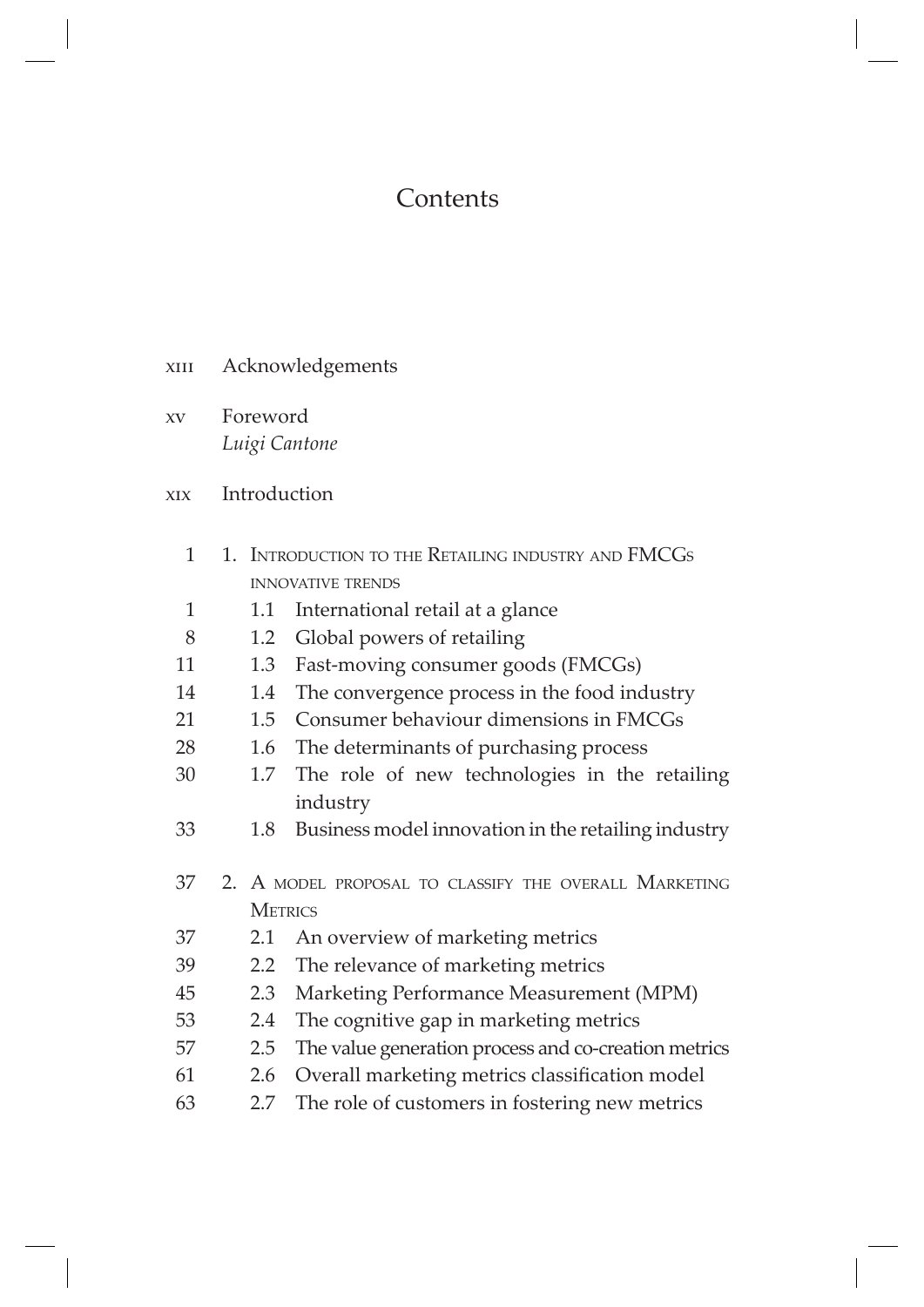| <b>VIII</b> | Contents |
|-------------|----------|
|             |          |

| 67  |     | 3. VALUE MEASUREMENT AND TRANSACTIONAL METRICS                                        |
|-----|-----|---------------------------------------------------------------------------------------|
| 67  | 3.1 | Customer Lifetime Value (CLV) and Customer                                            |
|     |     | Equity (CE)                                                                           |
| 72  | 3.2 | Market share and Potential market                                                     |
| 75  |     | 3.3 Out of stock % and Shelf availability                                             |
| 77  |     | 3.4 Strength of channel relationship                                                  |
| 80  | 3.5 | Product category volume (PCV) and Category<br>performance ratio                       |
| 83  | 3.6 | Transaction per customer (TPC) and Transaction<br>per hour (TPH)                      |
| 85  |     | 3.7 Average transaction size (Ta) and Average items<br>per transaction (Savg)         |
| 87  | 3.8 | Sales/Profit per employee (SPPE) and Inventory<br>turnover                            |
| 88  | 3.9 | Sales per unit area and Sales per square foot<br>(SPSF)                               |
| 90  |     | 3.10 Markdown goods percentage (MGP)                                                  |
| 91  |     | 3.11 Gross margin return on inventory investment<br>(GMROII)                          |
| 92  |     | 3.12 Retailer's margin percentage                                                     |
| 94  |     | 3.13 Online KPIs                                                                      |
| 99  |     | 4. THE MEASUREMENT OF THE RELATIONSHIP QUALITY EXISTING                               |
|     |     | BETWEEN THE CONSUMER AND RETAILER: PERCEPTIVE METRICS                                 |
| 99  | 4.1 | Customer Satisfaction: Benchmark <sup>SM</sup> and Diag-<br>nostic <sup>SM</sup> ACSI |
| 107 | 4.2 | Net Promoter Score (NPS)                                                              |
| 109 | 4.3 | Customer Loyalty Index (CLI) and Customer                                             |
|     |     | Repurchase Intention (CRI)                                                            |
| 111 | 4.4 | <b>Customer Commitment and Advocacy</b>                                               |
| 113 | 4.5 | Brand Attachment and Brand Attitude Strength                                          |
| 115 | 4.6 | Customer Referral Value (CRV)                                                         |
| 118 | 4.7 | Customer Engagement and Relationship Equity                                           |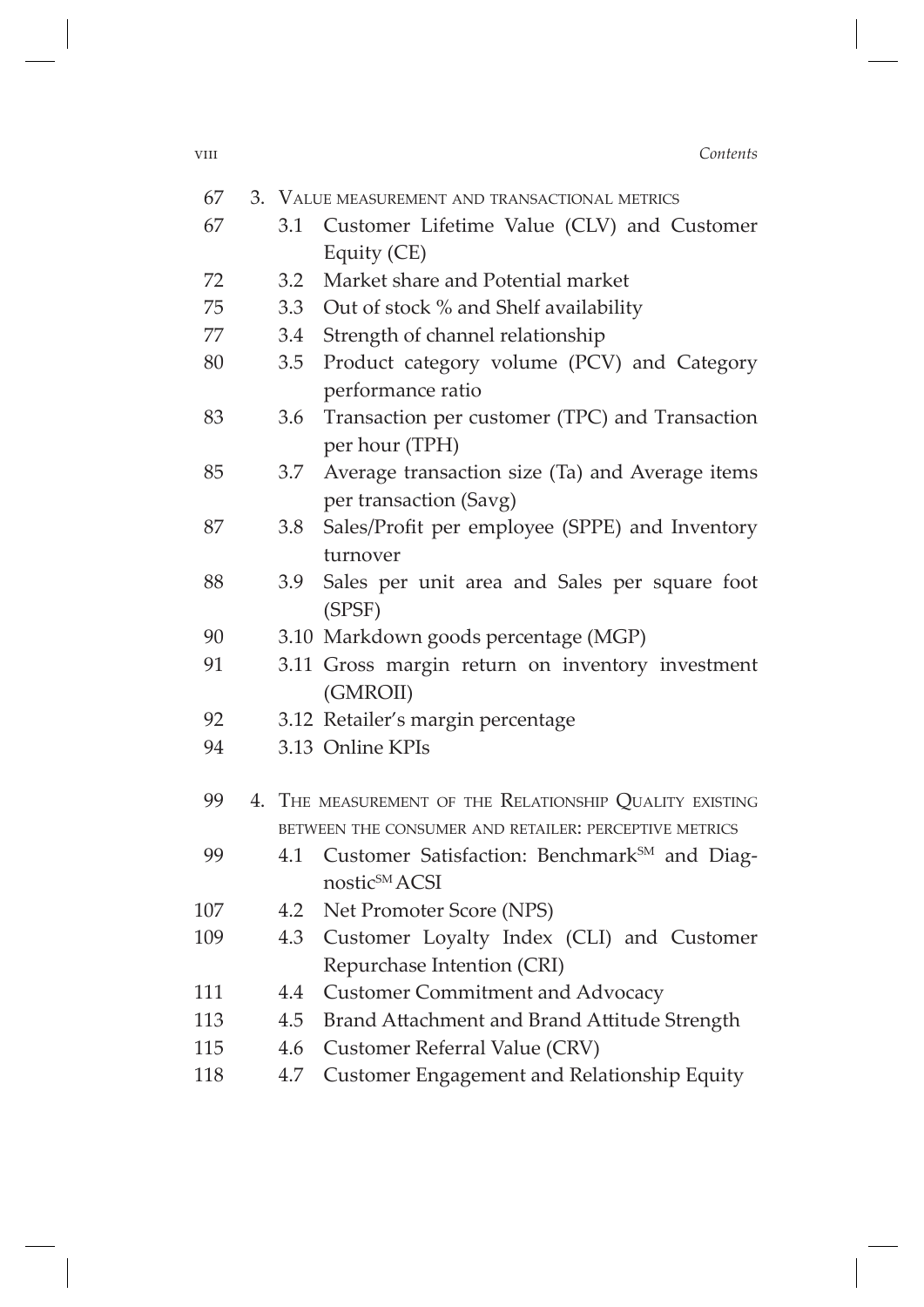#### *Contents* ix

| 125 | 5. KNOWLEDGE MEASUREMENT AND INNOVATION METRICS |                                                           |
|-----|-------------------------------------------------|-----------------------------------------------------------|
| 125 | 5.1                                             | Customer Knowledge Relationship Management                |
|     |                                                 | (CKRM)                                                    |
| 125 | 5.2                                             | Customer Value Management (CVM)                           |
| 131 | 5.3                                             | Measuring and managing innovation                         |
| 136 | 5.4                                             | <b>Innovation framework</b>                               |
| 137 | 5.5                                             | A guidelines for selecting innovation metrics             |
| 143 |                                                 | 6. A PROPOSAL OF A TRANSACTIONAL KEY METRIC TO MANAGE THE |
|     |                                                 | CONSUMER-RETAILER BRAND RELATIONSHIP IN FMCGS: SHARE      |
|     |                                                 | OF WALLET (SOW)                                           |
| 143 |                                                 | 6.1 Theoretical background                                |
| 145 |                                                 | 6.2 SOW's determinants: share of purchase (SOP)           |
|     |                                                 | and share of visit (SOV)                                  |
| 154 | 6.3                                             | Segmentation of existing literature                       |
| 156 | 6.4                                             | Our research positioning                                  |
| 157 |                                                 | 7. A CONFIRMATIVE ANALYSIS (STRUCTURAL EQUATION MODEL,    |
|     |                                                 | SEM) TO ASSESS A MEASUREMENT SCALE TO DETERMINE THE       |
|     |                                                 | IMPACT OF SOV AND SOP ON SOW                              |
| 157 | 7.1                                             | The study objective                                       |
| 158 |                                                 | 7.2 Brief summary of Italian grocery retailing            |
| 163 |                                                 | 7.3 Case studies overview: Superò-Auchan, Decò-           |
|     |                                                 | Multicedi and Unes/U2                                     |
| 165 | 7.4                                             | Methodology and research design                           |
| 166 | 7.5                                             | Proposing a conceptual model                              |
| 173 | 7.6                                             | Managerial implications and research limitations          |
| 175 | 7.7                                             | A statistical application of the SOW model: PLS           |
|     |                                                 | Path Modelling                                            |
| 175 |                                                 | 7.7.1 Studies using PLS Path Modeling in Marketing        |
|     |                                                 | Research                                                  |
| 182 |                                                 | 7.7.2 Why the PLS Path Modelling statistical model?       |
| 184 |                                                 | 7.7.3 The measurement model                               |
| 186 |                                                 | 7.7.4 Goodness of fit measures                            |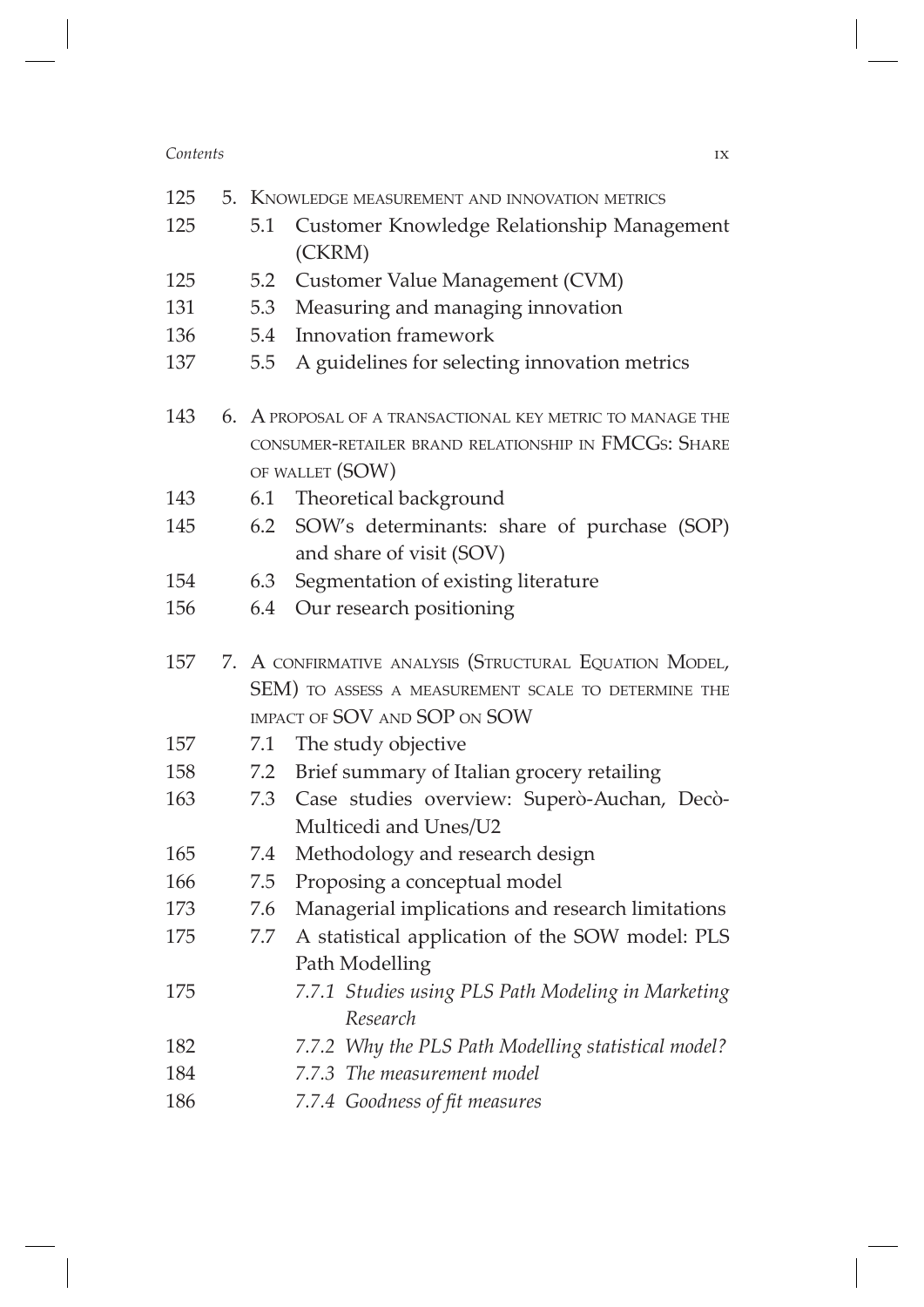#### x *Contents*

- 189 7.8 Share of wallet's measurement
- Conclusion
- References
- Sitography
- Appendix
- punto org book series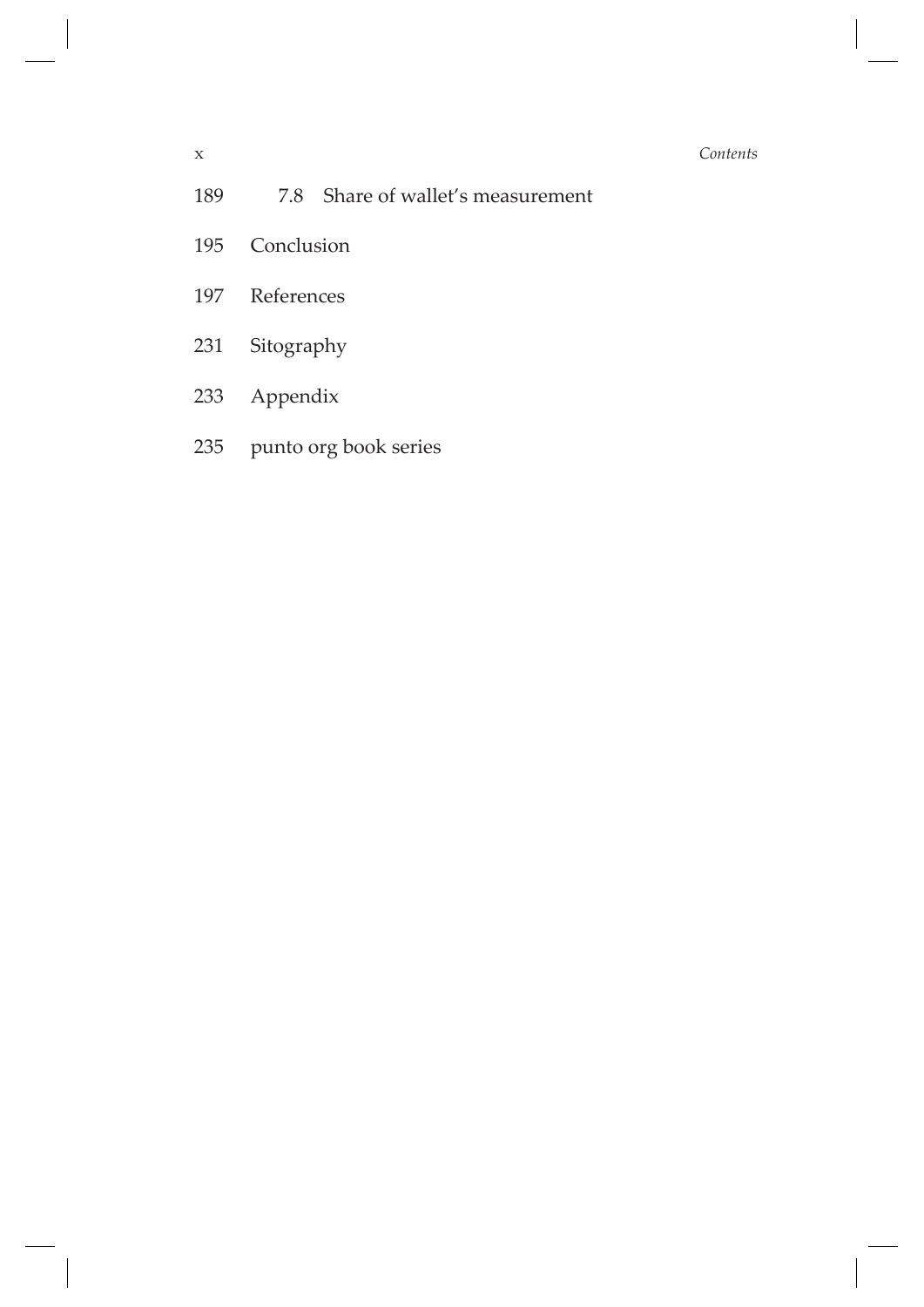To my family, with high esteem and continued gratitude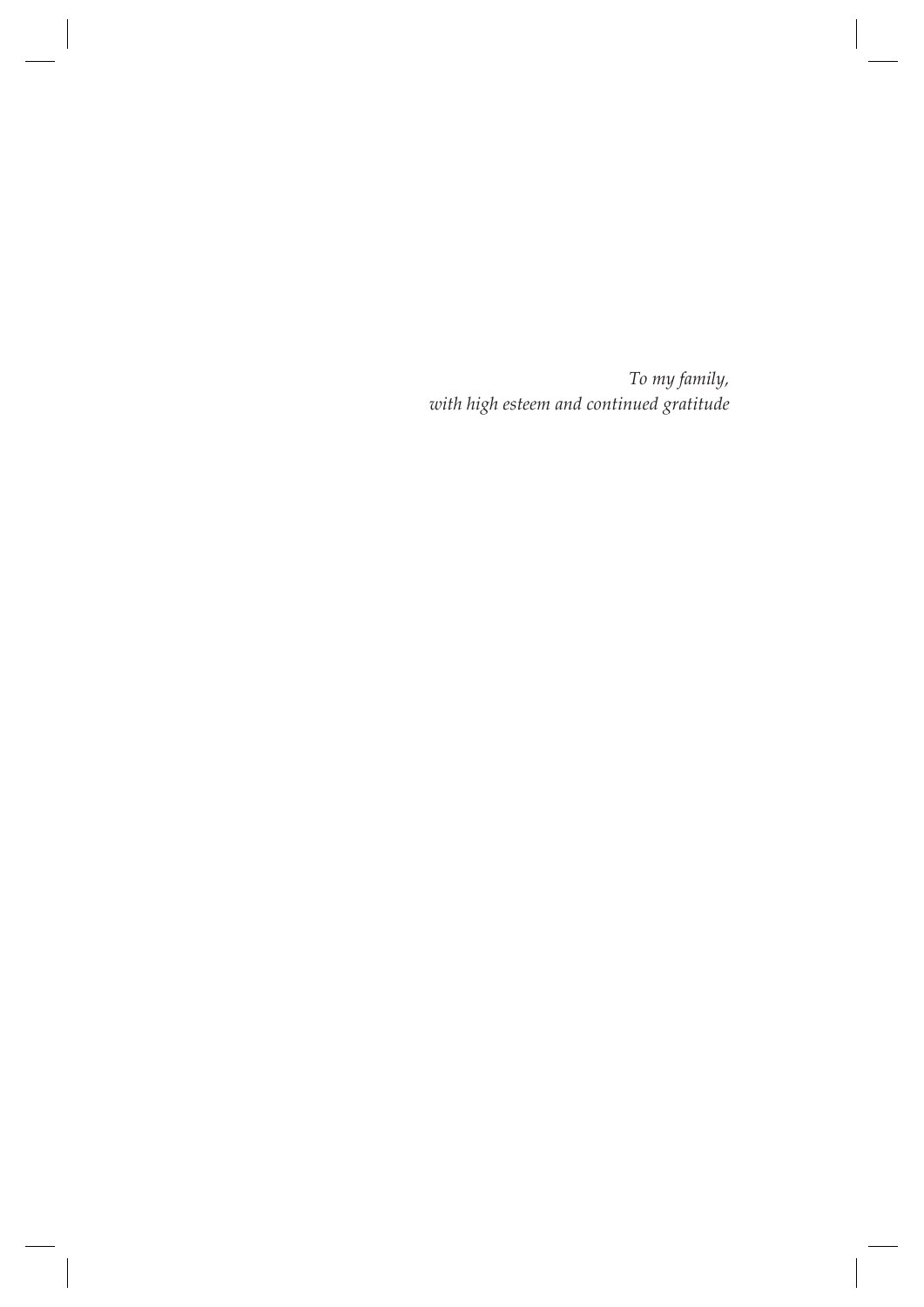### Acknowledgements

This research was made possible thanks to the contributions of several people who, with their support, encouragement, and frequent confrontation, allowed the elaboration of this monograph.

This work represents the first output of a larger project, shared with Prof. Luigi Cantone, aimed at a theoretical and managerial development on the subject of Marketing Performance Measurement (MPM), with a goal of providing a dashboard tool for managers who deal with the operational and strategic management of companies operating in the grocery retailing industry.

First, I would like to thank Prof. Luigi Cantone, my mentor, for the numerous and valuable suggestions he provided during the writing of book, and for his final re-reading. Moreover, I am most grateful to him for honouring me by writing the Foreword of this book.

I would also like to express my deepest appreciation to Prof. Karin Reinhard for her guidance during my visiting Ph.D. exchange at the Baden-Wuerttemberg Cooperative State University, Ravensburg.

I am also grateful to Prof. Svend Hollensen at University of Southern Denmark and Prof. Matteo Montecchi at King's Business School who, as international members of the Doctoral Commission, allowed me to obtain the additional and special label of Ph.D. Doctor Europaeus.